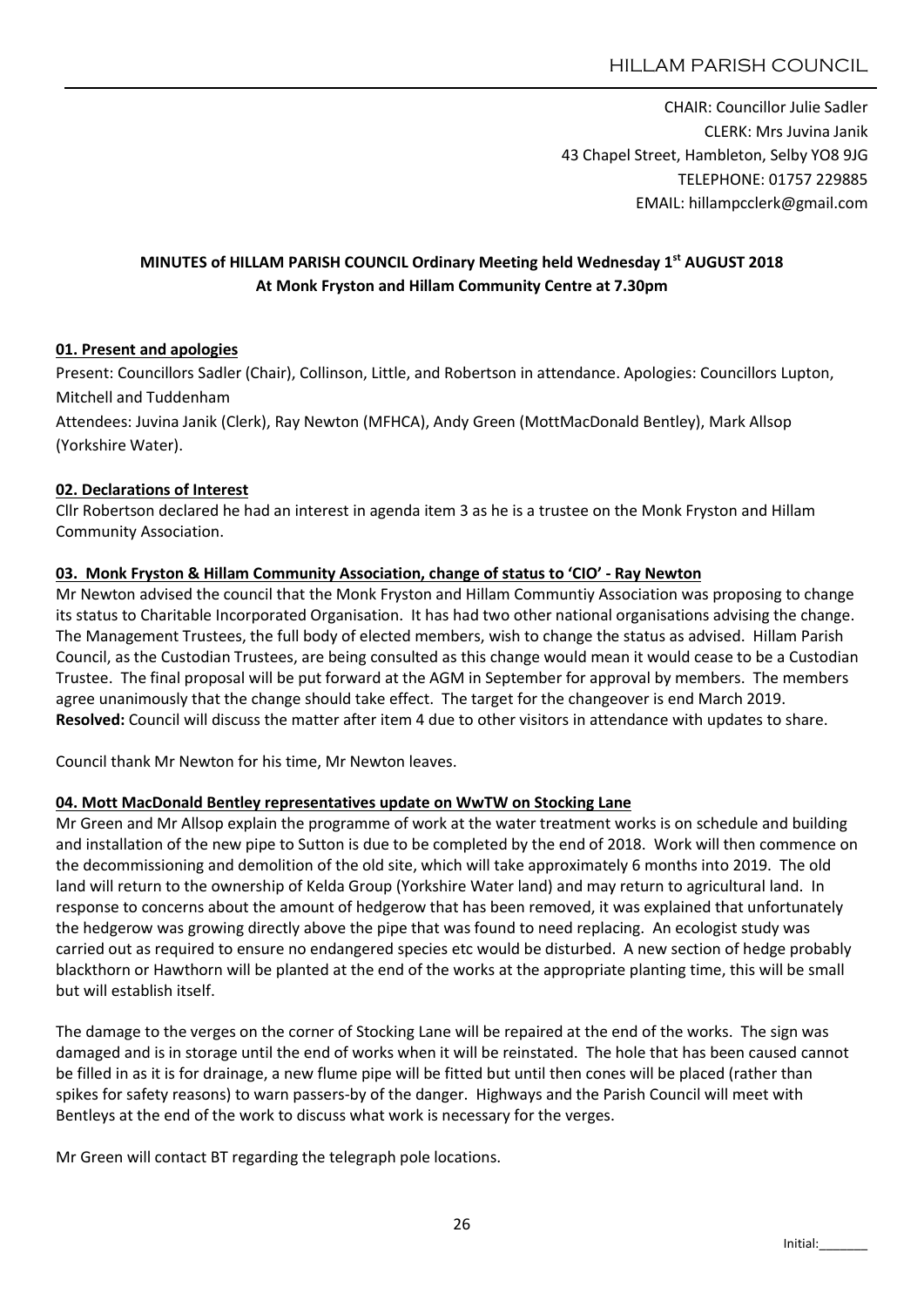Compensation payment from Yorkshire Water regarding the inconvenience was deemed insufficient and Councillor Robertson requested Mr Allsop discuss this with Yorkshire Water again. Mr Allsop agreed to raise the issue but believed it would be a negative response because the money that is given out is funded by customers, and if those payments were not regulated ultimately it would be customer bills that would foot the cost.

A security fence will be erected around the new site border to keep trespassers out. It will be planted up with hedgerows.

Council thank Mr Green and Mr Allsop for their time, Mr Green and Mr Allsop leave.

## 03 cont… Monk Fryston & Hillam Community Association, change of status to 'CIO' - Ray Newton

Council returns to discuss item 3. Concerns raised regarding the assurances that the community may have that it will remain a community facility. It is suggested that the proposal needs to be made clear to every resident in Hillam and Monk Fryston to give them the opportunity to comment on the change of circumstances. It is felt that the change in status is ultimately what must happen to secure the future of the Community Centre but the PC want to seek some assurances seeing as it will no longer be Custodian Trustee.

Resolved: Hillam Parish Council resolve to support the change, but suggested that MFHCA inform every resident via mail drop – Hillam councillors volunteer to deliver to Hillam residents – use Hillam News, visit Pub is the Hub, and make a concerted effort to ensure residents have an opportunity to make comment.

## 05. To approve and sign the minutes for Parish Council Meeting 4<sup>th</sup> JULY 2018

Resolved: The minutes were approved by council and signed by Councillor Sadler as a true record.

## 06. Monthly Finance Report

a) Resolved: Council approved the JULY 2018 financial summary and bank reconciliation

|                                                  | Cashbook<br><b>Opening Balances</b><br>24 JUNE 2018: | Receipts |          | <b>CASHBOOK</b>   | BANK             |  |  |  |  |  |
|--------------------------------------------------|------------------------------------------------------|----------|----------|-------------------|------------------|--|--|--|--|--|
|                                                  |                                                      |          | Payments | Closing           | <b>STATEMENT</b> |  |  |  |  |  |
|                                                  |                                                      |          |          | Balance at        | Balance at       |  |  |  |  |  |
|                                                  |                                                      |          |          | <b>22 JULY 18</b> | 22 JULY 2018     |  |  |  |  |  |
| Reserve                                          | £5218.72                                             |          |          | £5218.72          | £5218.72         |  |  |  |  |  |
| Account                                          |                                                      |          |          |                   |                  |  |  |  |  |  |
| Current                                          | £11,597.39                                           | £121.00  | £693.10  | £11,025.29        | £10,904.29       |  |  |  |  |  |
| Account                                          |                                                      |          |          |                   |                  |  |  |  |  |  |
| £10,904.29 + £121 (not yet cleared) = £11,025.29 |                                                      |          |          |                   |                  |  |  |  |  |  |
| <b>Statement and cashbook reconcile</b>          |                                                      |          |          |                   |                  |  |  |  |  |  |

### b) Approve Payments to be made in August:

| Date  | $\frac{1}{2}$<br>Cheque | Payee            | <b>Details</b>                    | <b>TOTAL COST</b> |           | <b>VAT: To</b><br>Reclaim |          |
|-------|-------------------------|------------------|-----------------------------------|-------------------|-----------|---------------------------|----------|
| 1-Aug |                         | 641 Juvina Janik | Clerk Salary JULY 2018            | £                 |           |                           |          |
|       |                         | 642 Juvina Janik | Reimburse Dog Fouling signs       | £                 | 24.68     | £                         | 4.11     |
|       |                         | 643 Hillam News  | Inv 926: Article in Hillam News £ |                   | 35.00     |                           |          |
|       |                         |                  |                                   |                   |           |                           |          |
|       |                         |                  | TOTAL AUGUST SPENDEE              |                   | 278.78    | £                         | 4.11     |
|       |                         |                  | TOTAL 2018-19 ANNUAL SPEND        |                   | £4,439.06 |                           | £ 124.80 |

Resolved: The AUGUST payments were checked against invoices and cheques will be signed at meeting close.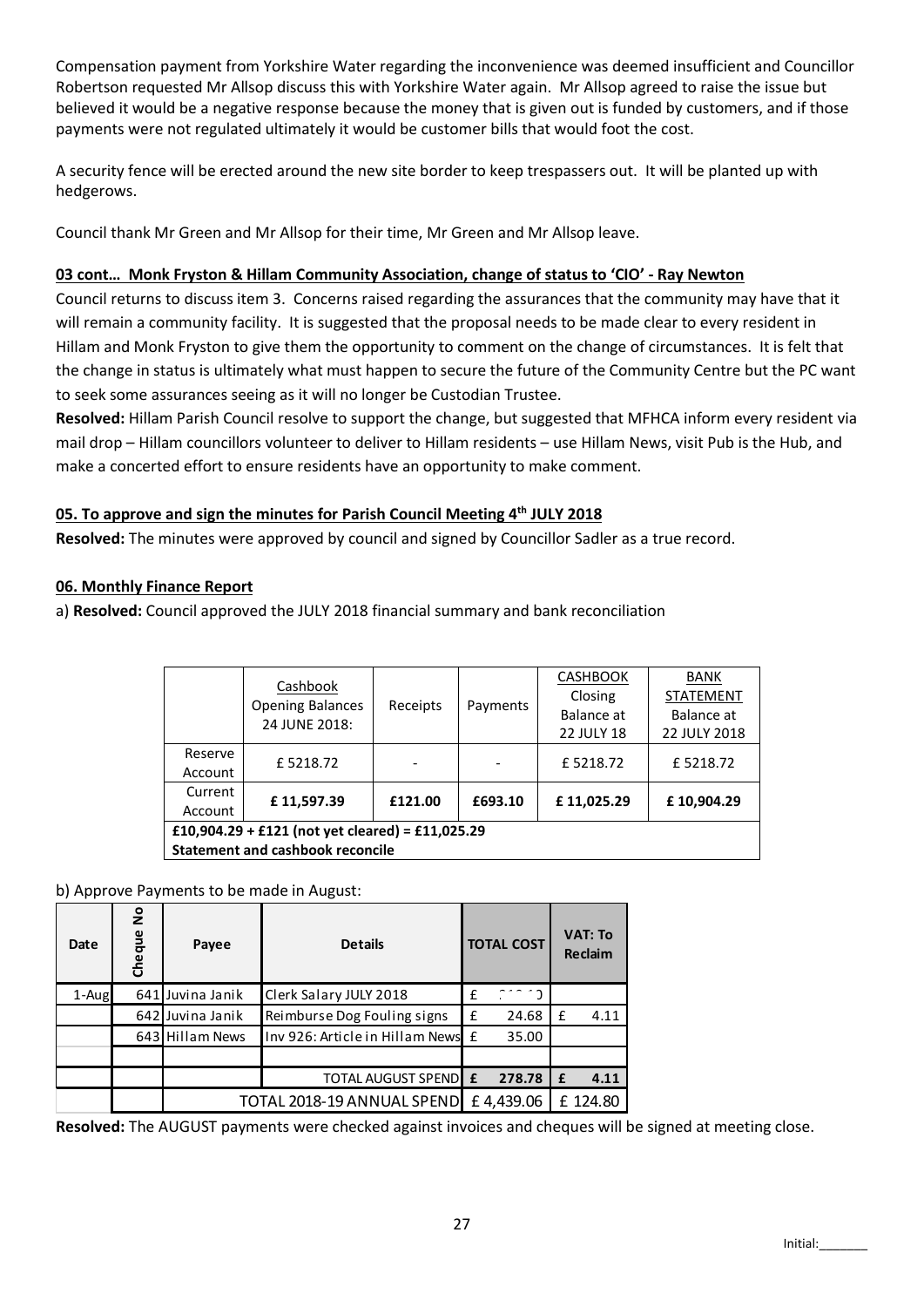### 07. Update on Planters

Rose emblems received. Receipts handed to clerk for reimbursement to Mr Plows for the paint to paint the roses, and reimbursement to Cllr Sadler for Glue to apply the roses to the signs. Resolved: Cheques will be added to the list for signing tonight. Cllr Sadler to send the dimensions of the Hillam sign to Mr Plows and ask if he could produce a working drawing for the sign writers. Cllr Sadler to follow up with Mr Bissett regarding the reshaping of the planters. Clerk to send thank yous to Mr & Mrs Venebles, the residents who organised the supply of the roses, and to Mr G. Venebles who made and supplied the roses.

### 08. CEF – Community Development Plan (CDP)

The email from the CEF was forwarded to council members. CEF is looking for community projects to fund. There are requirements that a project must meet before it is given funding. A forum will be held on 23<sup>rd</sup> October at which point projects can be put forward for funding. Resolved: Possible projects that Hillam Parish Council could put forward for funding would be Speeding initiative, Streetlights and Paths. This will be looked into in more detail at a later date.

#### 09. Village maintenance

a) Updates on ongoing matters

- i) Dog fouling signs arrived
	- ii) Broken Stile is being followed up by NYCC paths
- iii) HGV Traffic situation Great Heck also have similar problem, likely HGV traffic is going to Viners. Street lights- 3 installed and 2 awaiting connection,
- iv) Proposed Ferrybridge D consultation  $14<sup>th</sup>$  Oct at Hambleton Village Hall to be confirmed.

### b) Matters to report

i) Street Cleaning, not taking place as regularly as SDC believe, Cllr Robertson to write email to be sent to SDC by clerk.

ii) Limestone chippings creating a road way at 'Pig Hill Nook Lane', clerk to follow up with SDC planning enforcement iii) Wasp nest removed by Backhouse as instructed by Cllr Collinson due to safety risk. Invoice to be sent to clerk.

iv) Branches of tree blocking street light were cut back by Cross Keys by request of Cllr Collinson

v) Betteras Hill Road, a dyke has been dug and the material excavated has been left on the opposite site of the road blocking the grass cutting. Clerk to call the person responsible, name and number passed on by Cllr Collinson. vi) Proms at the Pavillion, huge success again, Hillam Parish Council to pass on Thanks to the organisers.

vii) Stocking Lane, passing place full of rubble, clerk to contact NYCC Highways.

### 10. Planning Applications to be considered:

- a) 2018/0657/FUL Proposed erection of an agricultural storage barn, Honeypot Field, Hillam Common Lane. NO OBSERVATIONS.
- b) 2018/0677/FUL Proposed erection of a detached house with attached garage and domestic stables, Land South of Hillam Common Lane, Hillam Common Lane. NO OBSERVATIONS.
- c) Notices of decision. Brunton Cottage, granted.